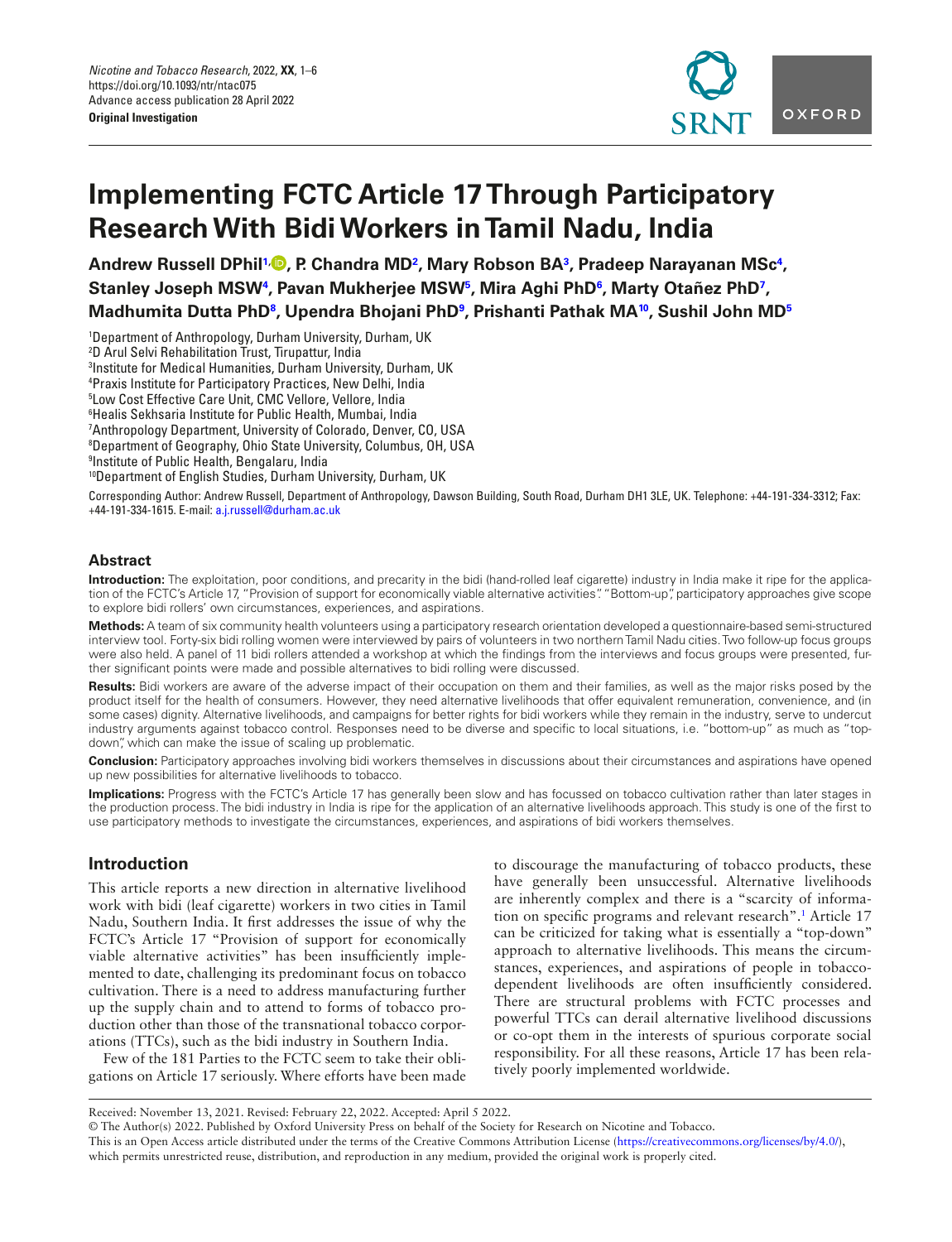<span id="page-1-2"></span><span id="page-1-1"></span>Bidi industry production methods in India are different to those of the cigarettes produced by the TTCs.2 Bidi (or "beedi" or "biri"), "a leaf-rolled cigarette made of coarse, uncured tobacco, tied with a string at one end", $\frac{3}{3}$  is smoked by 7.7% (71.8 m) of the Indian adult population compared to the 4% (37.0m) who use cigarettes.4 Ninety-fve percent (68.2 m) of bidi-smokers are men. Bidi manufacturing is predominantly a "cottage industry", with its manufacturing base in people's homes. The Beedi and Cigar (Conditions of Employment) Act 1966 led to outsourcing so that bidi company owners could avoid the legal requirements regarding working hours, paid holiday, annual and maternity leave it introduced[.5](#page-4-1) An estimated 90% of bidi production is by women.<sup>[6](#page-4-2)</sup> Children as young as five or six are also frequently involved[.7](#page-4-3),[8](#page-4-4) The bidi industry was previously largely confned to registered companies in the organized sector but over the past 50 years has shifted to unregistered companies in the informal sector, largely to avoid labor regulations and taxation.[9](#page-4-5) Bidi rollers in the unregistered sector (around 90% of the total, an estimated 2.9 m in  $2010-2011$ <sup>10</sup> are indirectly employed through a system of contractors and sub-contractors in order to keep unit sizes and hence the tax burden for owners (the "bidi barons") low. Profts in the bidi industry have risen substantially in recent decades, while the wages of bidi rollers in the unregistered sector have decreased.<sup>9</sup>

<span id="page-1-14"></span><span id="page-1-13"></span><span id="page-1-12"></span><span id="page-1-9"></span><span id="page-1-5"></span><span id="page-1-4"></span><span id="page-1-3"></span>Bidi rolling is an exploitative source of income $11,12$  $11,12$  across South Asia<sup>13</sup> and is ripe for the application of an alternative livelihoods approach[.14](#page-4-10) Apart from the great long-term harm to human health from the commodity produced, $15$  bidi rolling itself is an unhealthy and discriminatory occupation[.16,](#page-4-12)[17](#page-4-13),[18](#page-4-14) It negatively impacts women's education, while dust inhalation and a hunched work posture are detrimental to their health.[6,](#page-4-2)[19](#page-4-15) However the health problems of bidi rolling are hard to disaggregate from the diseases of poverty more generally. Piece rate wages for bidi rolling vary across India. In Tamil Nadu (TN), where the study to be reported was undertaken, they are generally about US\$2 for 1000 bidis compared to an average daily wage rate for unskilled labor in the state of nearly US\$6. According to Rout et al "workers continue in this informal industry despite poor wages, exploitation by middlemen, absence of social security and adverse impact on health simply because they have no alternative".<sup>[20](#page-4-16)</sup> With some notable exceptions,<sup>21[,22](#page-4-17),23</sup> the voices of bidi industry workers concerning their current situation, the occupational and public health problems they face and the potential for alternative livelihoods, are rarely heard.

For the past ffteen years staff in the Low Cost Effective Care Unit (LCECU) at Christian Medical College (CMC), Vellore, have undertaken outreach work with disenfranchised communities in and around the city, many of whom are bidi rollers. Vellore is a major center for bidi production in TN, and TN is the second largest state in India with regards to numbers of bidi workers, outputs, and sales volumes.<sup>21</sup> The LCECU was focused on clinical medicine administered to individual patients and their families, and time and resources made it difficult to address the wider determinants of health.<sup>[24](#page-4-18)</sup> With an inclusive and holistic approach to alternative livelihoods for bidi rollers, this project explored the potential for participatory methods to better align policy initiatives such as the FCTC's Article 17 with local people's circumstances, concerns, and aspirations.

#### **Methods**

<span id="page-1-21"></span><span id="page-1-20"></span><span id="page-1-19"></span><span id="page-1-0"></span>Our methodological orientation was participatory action research (PAR), which challenges and disrupts the power relationships of more traditional research methods by blur-ring the boundaries between researchers and researched.<sup>[25,](#page-4-19)[26](#page-4-20)</sup> Arnstein's "ladder of participation"[27](#page-4-21) represents participation on a scale from "consultation" to "devolved power". Staff at Praxis, the Institute for Participatory Practices, New Delhi, who led the PAR approach of this project, work at the upper end of Arnstein's ladder. Efforts to devolve power, in this case, are refected in (1) the involvement of two former bidi workers in critical discussion of how the research tools were designed and the outputs analyzed, (2) the presentation of fndings to a panel of workers who provided their feedback and refections; and (3) using the fndings to facilitate a local intervention on livelihoods. The D Arul Selvi Rehabilitation Trust, an NGO in Tirupattur, northern TN, offered the support of six of its women community health volunteers (CHVs) in conducting this study. Some, but not all, of these women came from bidi rolling families.

<span id="page-1-6"></span>Praxis staff worked with these women on a "fve-tool system" to fnd out more about the lives and aspirations of bidi rollers in Tirupattur and Vellore. The five sections were (1) "Who am I", (2) "About bidi work", (3) "Life history tool", (4) "Reason tool—why I stay in bidi work", and (5) "If I have tried to quit bidi work—what happened?" A lot of this was done diagrammatically using sticky labels and a lifeline to chart the ups and downs of people's lives.

<span id="page-1-15"></span><span id="page-1-11"></span><span id="page-1-10"></span><span id="page-1-8"></span><span id="page-1-7"></span>The volunteers, working in pairs, used this system to develop a questionnaire-based semi-structured interview tool. After pilot testing, they started data collection. Selection of participants took place by visiting hamlets and informal settlements where bidi rolling was known to be common. Purposive sampling of bidi workers willing to share their viewpoints in these settlements led to 24 interviews in Tirupattur and 22 in Vellore, in June and July 2019. Interviews took place in the bidi workers' homes and typically took between 20 and 40 minutes. Invitations into homes was a gesture of trust in the project. Sometimes the interviews took place in private although more often one or family members and/or neighbors were present, which may have infuenced the comments participants felt able to make. One of the volunteers took notes during the interview which they cross-checked with their fellow interviewer afterwards. Notes were translated from Tamil into English and written up as individual case histories in Microsoft Word. These case histories were independently coded (by AR and PC) and subject to content analysis. The themes identifed followed the orientation of the fve-tool system, viz. life circumstances, experiences of bidi work (both negative and positive), experiences of seeking alternatives, and aspirations for the future.

<span id="page-1-18"></span><span id="page-1-17"></span><span id="page-1-16"></span>Women who participated were invited to attend a focus group (FG) with their peers. Five refused to participate for fear of losing their jobs or being subject to harassment, although some also cited daily household and work schedules as a reason for not participating. The FGs took place in September 2019 following volunteer training from Praxis. One of the CHVs acted as moderator and two as recorders. The FG held at CMC Shell Hospital, Vellore, involved six bidi rollers. The other, held at the D Arul Selvi Trust founder's residence in Tirupattur, was attended by 14 bidi rollers. The FGs each took roughly one hour and were recorded using audio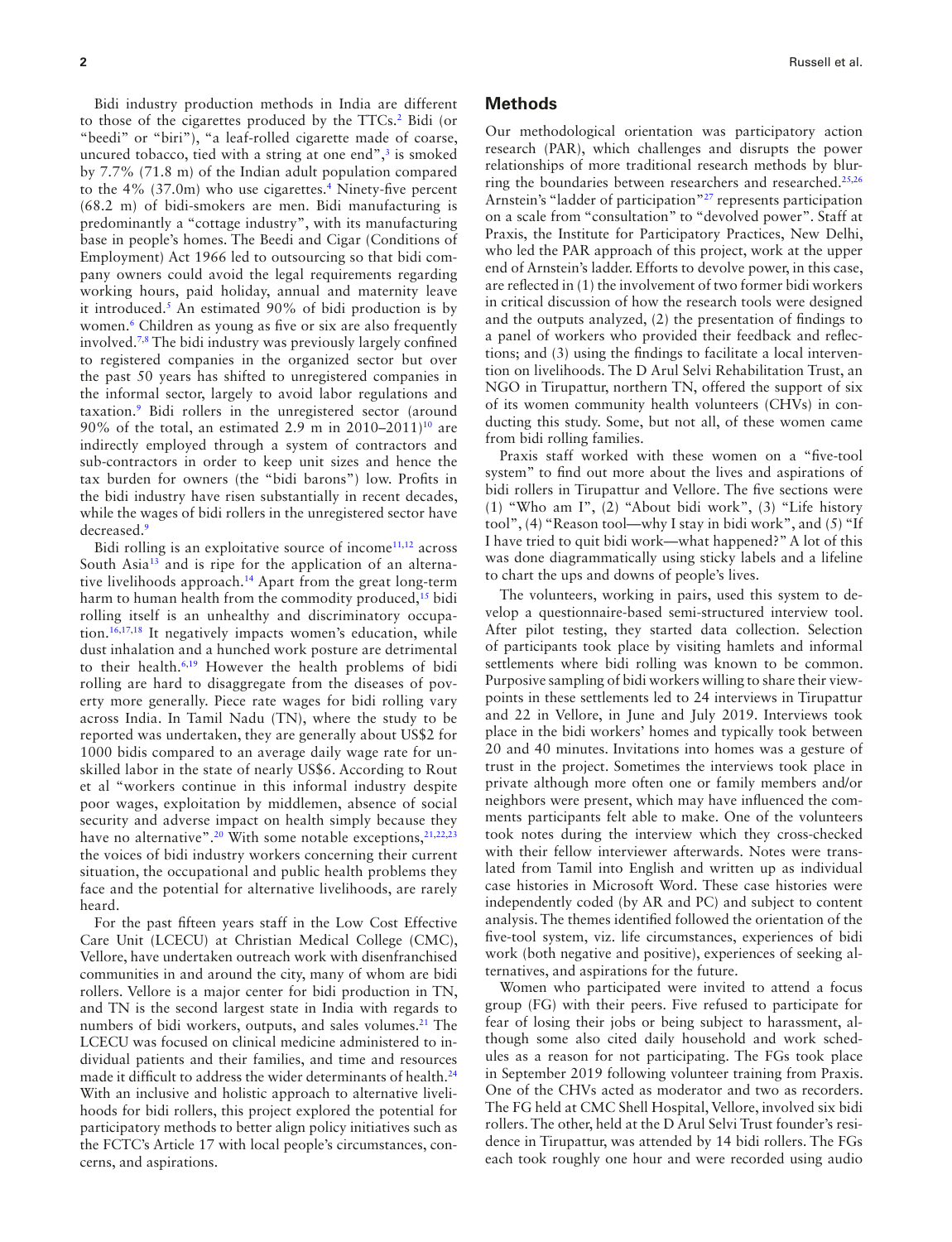recorders. These recordings were translated into English and transcribed in Microsoft Word. Findings from the FGs have been incorporated into the results which follow, as are some basic descriptive statistical analyses of the participants.

The results were shared at a three-day workshop involving research partners, collaborators, 11 bidi rollers, and members of the wider tobacco control community held at CMC Vellore in December 2019. Interactions were supported by a creative facilitator (MR) from the Institute for Medical Humanities at Durham University. She led participants in a group work exercise that generated a set of values and intentions in response to the question "how will we best work together?" Answers included the need for inclusivity, active listening, and overcoming language barriers. Written down in English on a fip chart and orally translated into Tamil, these agreed ways of working were recited as a collective litany each morning.

Ethical approval for the study was received from Durham University's Research Ethics Committee (UK) and the Institutional Review Board at CMC Vellore (India).

## **Results**

## **Circumstances**

The average age of participants in the study was 41 (median 40), although participants ranged in age from 16 to 65. In Indian government classifcatory terms, 20% were from scheduled castes and 75% were from other backward classes, i.e. all communities that have been historically marginalized in India and face continued oppression and social, economic, and educational isolation. Two-thirds were Hindu and onethird Muslim, refecting the higher proportion of Muslim women working in the bidi industry compared to the rest of the population.

Forty percent of the women had not attended school; only 10% had reached 10<sup>th</sup> standard (i.e. 10 years of education). More than half the participants were second-generation bidi rollers—25% were frst generation. The majority had been rolling bidis for 15–20 years.

#### Negative Aspects of Bidi Work

Working hours were an issue for 83% of the women. Statements like "I work for 12 hours and earn Rs 170 [c. US\$ 2.25] per day", and "I am forced to labor into the night to complete the work", were typical. The long hours and poor remuneration were frequently mentioned, as was the need to do domestic chores, care for children and prepare meals in a manner akin to the "second shift".<sup>28</sup> "We have to roll large numbers of bidis—if the number is reduced, the pay is reduced. There is no provision for leave, continuous daily work is expected", said one woman. Yet because the bidi industry was declining, some found getting full-time work within it increasingly diffcult.

Eighty percent of participants had health problems. One described "dizziness and pain in my hands, legs, and hips. Diabetes and BP [blood pressure] detected". Sometimes health problems were compounded by the lack of protective equipment. "Sharp bits of tobacco prick our fngers and cause injury. My mother lost a fnger", one explained.

Entrapment was a common motif. "I am trapped in this work as I do not know anything else. I am really helpless", said one. Another explained, "I cannot leave this work because I am disabled and have some health problems. My coworkers advise me against leaving this job". Lack of education was another common refrain in the entrapment narrative. One woman felt "trapped in this job because I started at a very young age and did not study. I do not know of any other job". However reaching  $10<sup>th</sup>$  standard was no guarantee of better work. One participant recounted: "I discontinued education in my 10<sup>th</sup> class [and] I learnt and started working as a bidi worker. Had I continued my studies, I could have gone for better work". Children engaged in bidi work also experienced negative educational consequences. "My children's education is affected because they have to help us in tasks such as leaf preparation, tying threads etc.", one mother explained.

Family circumstances also played a signifcant role in starting bidi work and then feeling trapped by it. One woman explained that her father's health was bad and he was addicted to alcohol. "I learnt this profession very early in life and have always regretted it", she said. Alcohol appeared a key player in other narratives too. According to one participant, "my girls discontinued their studies as it is difficult for me doing bidi work. I do the work and my husband grabs the pay and buys alcohol". Kinship was invoked in other ways too. "I was forced to learn the job as my mother-in-law scolded me", said one woman, while another, a widow, explained how she learned bidi work from her parents. "The contractor is also a relative", she added. Peer infuence was also strong. "All my neighbors are doing this work, so I started doing it", said one woman.

#### Positive Aspects of Bidi Work

Positive viewpoints generally concerned the convenience of home-based work or the fnancial benefts of bidi rolling (notwithstanding the low wages). "I am able to do household work and look after children while rolling bidis at home. It is a protective environment and I feel safe while at work", said one woman. Other comments included "we do bidi work as and when we want"; "there is no need of travel—time is saved"; "we need not go out in the rain or sun seeking work"; and "in our community women are not supposed go out, hence doing the work at home is good".

As for the fnancial benefts, one woman claimed bidi rolling was "the only job that provides a regular/steady income". For another, "in the case of other types of work, some days we might be jobless. But bidi rolling allows us to work and earn daily". One woman appreciated how "when the work is done we get immediate payment … other jobs delay payment".

<span id="page-2-1"></span><span id="page-2-0"></span>Women appreciated having their own money and, in some cases, autonomy over how it was spent. Further, for one woman, with "economic independence [comes] … self-respect. The community respects me". Another claimed she "was able to look after my children, educate them, get the girls married and manage the medical expenses for my husband's illness. I have also bought jewels". Girls born into bidi-rolling households may have better marriage prospects because a bidi-rolling family looks for a daughter-in-law who is ready to roll bidis as soon as she gets married.<sup>29</sup> Further financial benefts came through access to loans. "It is easy to get loans and pay them back because of the steady income", said one woman. For some, bidi work gave the chance for educational advancement too. "I am doing part-time bidi work in the evening to meet my educational expenses. No other agency other than the bidi company is offering part-time work like this. It also offers protection from sexual abuse and physical harassment".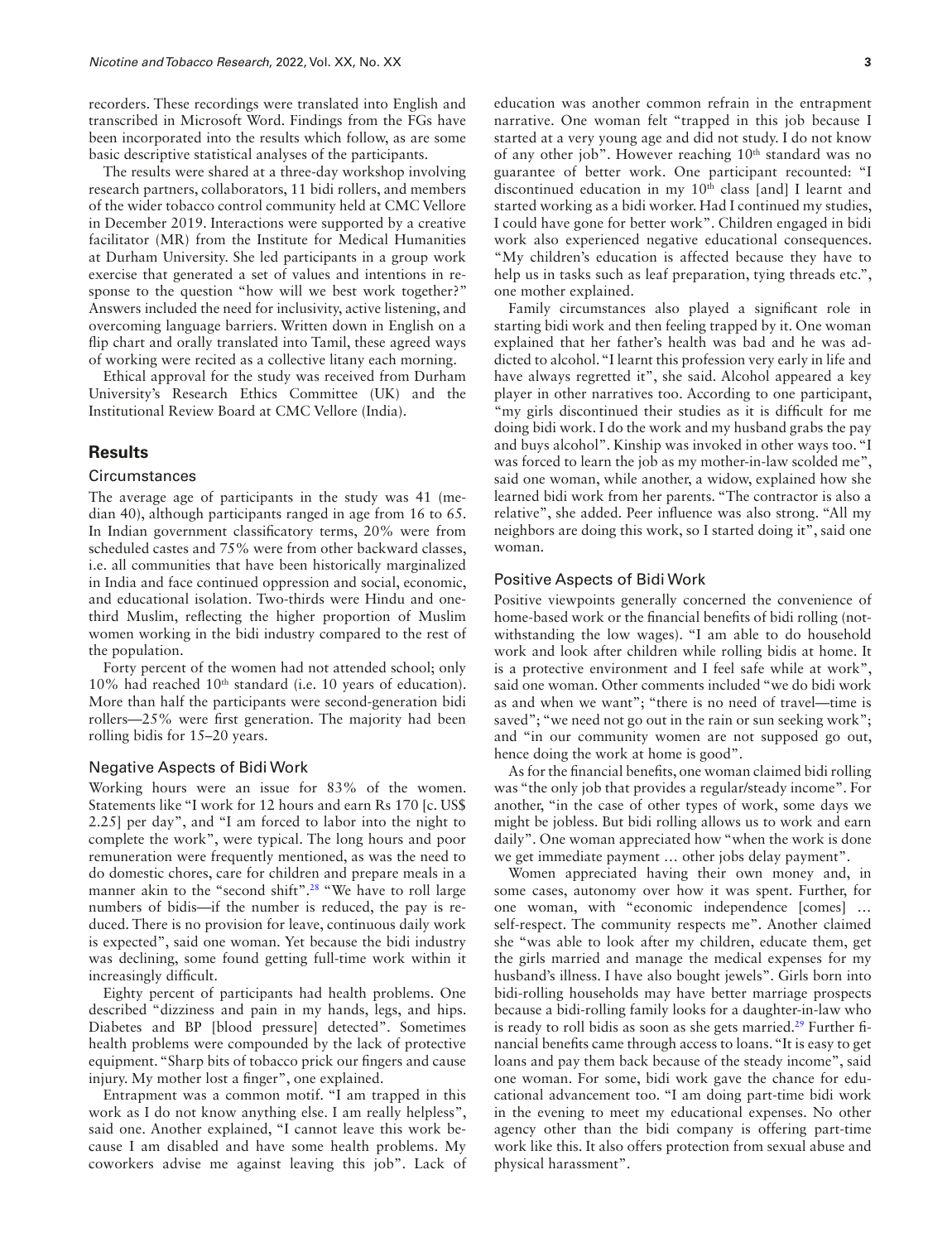#### Staying Put

Phrases about bidi rolling like "it has helped my family so far", and "this is the only job that gives me an income currently" were common. The nature of the work (compared to other options) was sometimes signifcant. One woman explained, "I cannot do heavy work; other work is heavy with fxed timings". For another, "because I am able to manage my household and look after the children with this job, there is no need to look out for another job".

Yet, despite the homeworking and fnancial benefts expressed by some, 85% of participants wanted to leave bidi work and many would have been happy not to have started. "I do not have any other skill due to my lack of education. If I had studied, I would have got a better job", said one woman. Some had attempted to leave, but circumstances prevented this being a sustainable move. "I tried to get alternative work but I continue [bidi rolling] because I was unsuccessful", said one woman. Others put fnancial or temporal restrictions on the alternative employment they would be willing to take, such as "if there was any other job which gave me a steady income of Rs. 200–300 per day, I would willingly leave bidi rolling", and "if a job with the same income was available between 8 am and 5 pm, I would take it up".

#### Seeking Alternatives

Where women had moved into alternative livelihoods, tailoring, fower selling, small shop work, and shoe factories were the four main options. A former bidi roller who had become a flower vendor considered it "a better job". Another had given up bidi work to become a tailor, and found she made more money at it. One had "tried to work in a fancy store [but] as I could not take care of my children, I gave it up and came back to the bidi industry". Starting a new business was challenging. "I am interested … but there are no adequate funds available", said one woman. Sometimes women combined different jobs. One participant explained "I rolled bidis for 10 years. I now work in a shoe company and as a part-time tailor. I earn Rs 4160 [US\$ 56] per month. I have got a better job with better income [and] I am aware of developments and events outside my house". Bidi rolling might remain part of the combination. "I am trying but cannot leave it entirely", said one woman; "I have taken up house-maid work in an attempt to escape it totally. However, I need the wages from bidi work for daily expenditure".

## "It is our Fate"

For one participant "bidi work appears to be a good work but it is harmful. We are unable to complain, it is our fate". Despite this, over 80% were adamant that the job should not continue with the next generation, despite the pressures to involve their children in the business. Statements like "I won't involve my children in this work", and "I want the work to end with my generation in the family", were common.

## **Discussion**

The workers' panel at the December 2019 fnal workshop in Vellore weighed up the positives and negatives of bidi work and made fve signifcant points: (1) workers know the adverse health impact of bidi rolling on them and their families, especially children; (2) workers still make this choice because some kind of livelihood is of primary importance to them in order to fulfll all other needs; (3) such work also brings

dignity to women in otherwise unbalanced household power relationships; (4) workers have tried alternative options and were either forced back into bidi work due to contractors' deceit or returned voluntarily because other options were less convenient, unreliable, or more poorly remunerated; (5) that while they agree about the need for tobacco control and acknowledge bidi work promotes tobacco, their livelihood needs outweigh any moral or public health imperative to stop.

The intersections of these three domains—health, livelihood, and dignity—means that there is no single "bidi workers' voice". Rather, bidi work is situated on a spectrum. At one extreme is the view that bidi work provides a regular livelihood, the opportunity to meet other needs, and the greater chance of intra-household respect. At the other, bidi work is intrinsically detrimental to health, an exploitative livelihood that denies women a decent wage while reinforcing patriarchy and the domestic ghettoization of marginalized women. Policymakers need to decide which of these extremes should inform policy interventions and the formulation of schemes and programs. While bidi work is a form of tobacco capitalism,[30](#page-5-2) it is structured and organized very differently to the TTCs most global tobacco control efforts. Health and livelihood issues in bidi work lie in the realm of solutions, but the issue of dignity remains in the realm of problems since there are rarely effective efforts to engage with it. More generally, global tobacco control needs to engage better with postcultivation stages of production, taking issues like dignity and fairness seriously. Only through these means will alternative livelihood interventions be formed that have the chance of scaling up.

<span id="page-3-0"></span>Limitations to our study include the potential that the women involved said what they thought researchers wanted to hear rather than what they truly believe. However, having Tamil-speaking female health volunteers from the same communities as researchers helped to mitigate against this possibility. Results are specifc to the two research sites and are not necessarily generalizable to the rest of Tamil Nadu or India, although we would argue that knowledge and interventions should be diverse and specifc to local situations, i.e. bottom-up as much as top-down. While the bidi industry is not presently obstructing alternative livelihoods to the extent that corporate tobacco does, bidi workers should consider ways to self-organize and counter any resistance from bidi companies. Alternative livelihoods and campaigns for better pay, conditions, and equipment for bidi rollers, while they remain in the bidi industry, serve to undercut industry claims that bidi manufacturing makes a signifcant contribution to the national economy, $31$  claims used to forestall effective tobacco control efforts.<sup>9</sup> Participatory approaches, connecting local level experiences of labor exploitation with state, national and global level perspectives, give bidi rollers themselves a stake in the policy decisions that affect their lives and futures.

# <span id="page-3-1"></span>**Conclusion**

Implementation of the FCTC's Article 17 has generally been slow and has focussed on tobacco cultivation rather than later stages of the production process. Through participatory research and action with bidi workers in two northern Tamil Nadu cities, this article has highlighted both negative and positive perspectives on bidi rolling. We have seen how there is not one "bidi workers' voice", but a variety of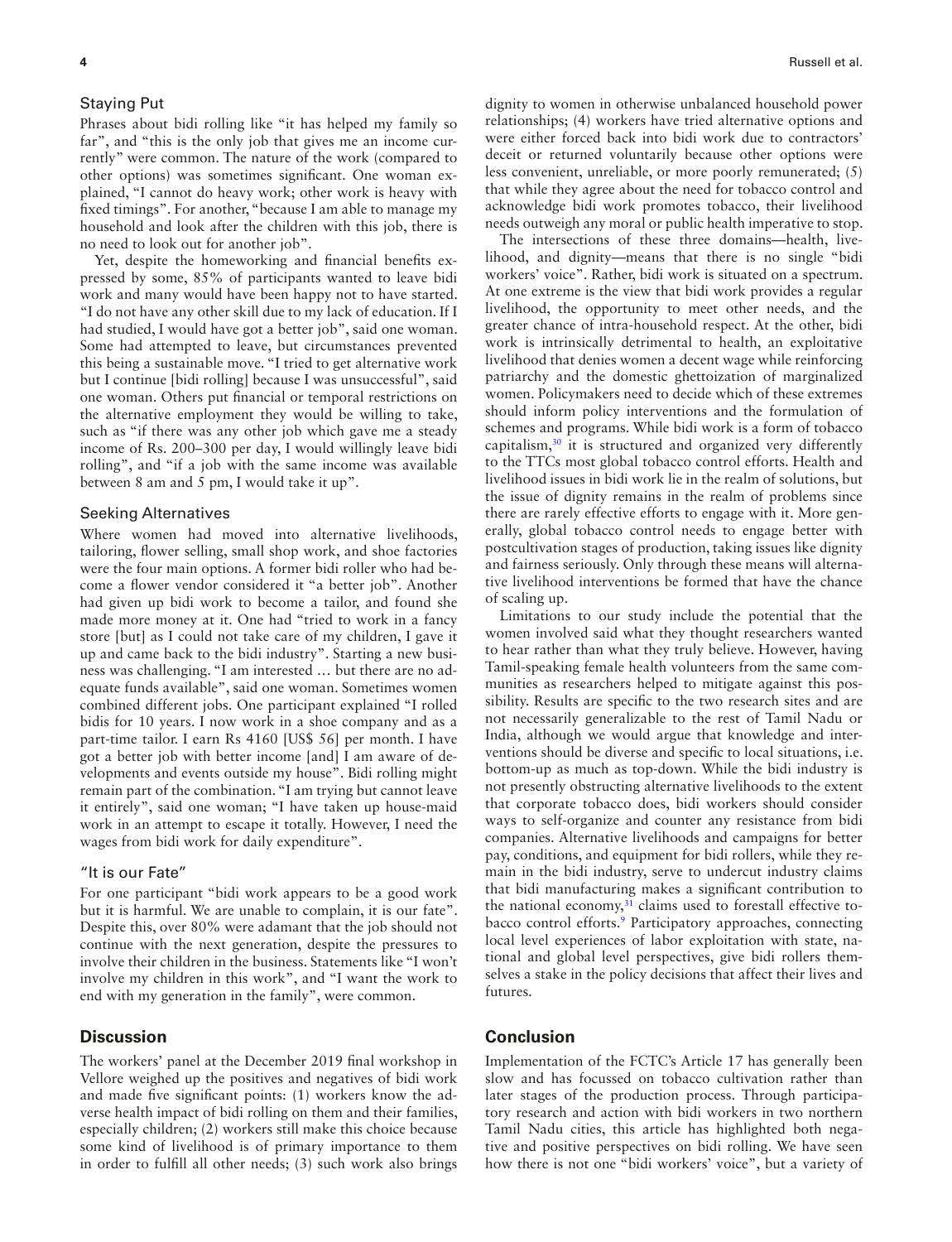voices and experiences that need to be considered if policies and practices concerning alternative livelihoods are to be effective. Involving bidi workers in discussions about their circumstances, assets and aspirations enhances the potential for developing viable economic alternatives to tobacco at the grassroots level. Our project demonstrates the scope for greater involvement of health institutions such as the LCECU at CMC Vellore in outreach work of this kind.

## **Supplementary Material**

A Contributorship Form detailing each author's specifc involvement with this content, as well as any supplementary data, are available online at [https://academic.oup.com/ntr.](https://academic.oup.com/ntr)

## **Funding**

Funded by a Global Challenges Research Fund networking grant (GCRFNGR3\1224) administered by the UK Academy of Medical Sciences.

# **Declaration of Interests**

*None declared.*

#### **Acknowledgments**

We are grateful to participants at the meeting and workshops and to those who participated in the research itself, viz. Mrs. Saraswathi, Mrs. Usha, Mrs. Theepanjiammal, Mrs. S. Parmeswari, Mrs. A. Nivetha, Mrs. Indra, Mr. A. Palanivel Swami, Murugammal, Sultana, Panjalayi, Kannamal, Sivagami, Malar, Salma, Sumathi, Malathi, Dhanabakkiam, Vanitha, Poonkodi, Sumithra, S. Mumtaj, Nayeem, G. Chitra, Manjula, Mangalakshmi, Malliga, Lakshmi, Punitha, Valli, Radha, Valarmadhi, Meherunisa, Thilagga, Sunma, Dilshad, Amala, Lakshmi, Shanthi, Sita Lakhsmi, Shiraj, Gomati, Uma, Kalaisilvi, Noor Jahan, Hajira, Shakila, Mahmoun, Pushpa, Bashira, Anita, Vinodam, Farida, Govindammal. The work was further supported by Prishanti Pathak (Collingwood College Changemakers, Durham University). Our special thanks go to Mrs. Padmanabhan for her excellent translation and transcription work. Upendra Bhojani was supported through the DBT/Wellcome Trust India Alliance fellowship (IA/CPHI/17/1/503346).

#### **Data Availability**

The data underlying this article will be shared on reasonable request to the corresponding author.

## **References**

- 1. FCTC. *Economically sustainable alternatives to tobacco growing (in relation to Articles 17 and 18 of the WHO FCTC), Report of the Convention Secretariat*. 2016. Conference of the Parties to the WHO Framework Convention on Tobacco Control, Seventh session, Delhi, India, 7–12 November 2016, FCTC/COP/7/12.
- 2. John, S. History and culture of bidis in India: production, employment, marketing and regulations. In Gupta PC, Asma S. (eds.) *Bidi Smoking and Public Health.* New Delhi: Ministry of Health and Family Welfare, Government of India; 2008:1–12.
- <span id="page-4-0"></span>3. [Lal, P.](#page-1-0) Bidi: a short history. *Curr Sci India*. 2009;96(10):1335– 1337.
- 
- 4. Tata Institute of Social Sciences (TISS), Mumbai and Ministry of Health and Family Welfare, Government of India *Global Adult Tobacco Survey GATS 2 India 2016-17*. 2018. [https://www.](https://www.tobaccofreekids.org/assets/global/pdfs/en/GATS_India_2016-17_FactSheet.pdf) [tobaccofreekids.org/assets/global/pdfs/en/GATS\\_India\\_2016-17\\_](https://www.tobaccofreekids.org/assets/global/pdfs/en/GATS_India_2016-17_FactSheet.pdf) [FactSheet.pdf](https://www.tobaccofreekids.org/assets/global/pdfs/en/GATS_India_2016-17_FactSheet.pdf). Accessed April 10 2022.
- <span id="page-4-1"></span>5. [Srinivasulu, K.](#page-1-1) Impact of liberalisation on beedi workers. *Econ Polit Weekly*. 1997;32(11):515–517.
- <span id="page-4-2"></span>6. [Romeo-Stuppy K, Huber L, Lambert P.](#page-1-2) *et al*. Women, Tobacco and Human Rights. *Tob Induc Dis*. 2021;19 (June):48.
- <span id="page-4-3"></span>7. [Karunanithi, G.](#page-1-3) Plight of pledged children in beedi works. *Econ Polit Weekly*. 1998;F33(9):450–452.
- <span id="page-4-4"></span>8. [Aghi M, Gopal M.](#page-1-4) Exploiting women and children—India's beedi industry. *Lifeline*. 2001;6:8–10.
- <span id="page-4-5"></span>9. [Arora M, Datta P, Barman A.](#page-1-5) *et al*. The Indian bidi industry: trends in employment and wage differentials. *Front Pub Health*. 2020;8:572638.
- <span id="page-4-6"></span>10. [Nayak, N.S.](#page-1-6) Estimates of tobacco-dependent employment in India. *Econ Polit Weekly.* 2018;53(40):58–62.
- <span id="page-4-7"></span>11. [Majumder, B. and J. Patel](#page-1-7) Livelihood security of home-based beedi-rolling workers in Uttar Pradesh. *Econ Polit Weekly*. 2017;52(14):65–71.
- <span id="page-4-8"></span>12. [Gopal, M.](#page-1-8) Disempowered despite wage work: women workers in the beedi industry. *Econ Polit Weekly*. 1999;34(16/17):WS12– WS<sub>20</sub>
- <span id="page-4-9"></span>13. [Roy A,](#page-1-9) *et al*. Gainfully employed? An inquiry into bidi-dependent livelihoods in Bangladesh. *Tob Control.* 2012;21(3):313–317.
- <span id="page-4-10"></span>14. [Supase, A.S., K. Oswal, K. Mukherjee, A. Singh and P. Chaturvedi](#page-1-10)  Alternative livelihood for bidi workers: a study based on primary research on home-based bidi rollers of Solapur city of Maharashtra. *Int J Community Med Public Health*. 2020;7(11):4402– 4409.
- <span id="page-4-11"></span>15. [Gupta, P.C. and S. Asma](#page-1-11) (eds) *Bidi Smoking and Public Health.* New Delhi: Ministry of Health and Family Welfare, Government of India; 2008.
- <span id="page-4-12"></span>16. [Senthilkumar, S. and P.S.R. Bharathi](#page-1-12) A study on occupational health hazards among women beedi rollers in Tamilnadu, India. *Int J Curr Res*. 2010;11:117–122.
- <span id="page-4-13"></span>17. [Srinivasan, S. and P. Ilango O](#page-1-13)ccupational health problems faced by female beedi workers at Khajamalai, Trichy District, Tamil Nadu. *Int J Sci Res Publ*. 2013;3(2):1–6.
- <span id="page-4-14"></span>18. [Kaup, S.](#page-1-14) *et al* Occupational exposure to unburnt tobacco and potential risk of toxic optic neuropathy: a cross-sectional study among beedi rollers in selected rural areas of coastal Karnataka, India. *Plos One.* 2017;12(11):e0188378.
- <span id="page-4-15"></span>19. [Thabassum, N.F.](#page-1-15) A study on women beedi workers at Vellore District in Tamil Nadu. *Int J Phys Soc Sci*. 2013;3(7):108–120.
- <span id="page-4-16"></span>20. [Rout, S.K., K.V. Narayana, K.S. Sahu, S. Selvarag, M. Chatterjee,](#page-1-16)  [M. Arora](#page-1-16) Poverty and health status of beedi workers in Andhra Pradesh. *Econ Polit Weekly*. 2017;52(10):54–59.
- 21. CHSJ [Centre for Health and Social Justice] *Ground Realities of Beedi Workers in Tamil Nadu.* New Delhi: CHSJ. 2017. [https://](https://seher.co.in/wp-content/uploads/2021/02/Ground-realities-of-beedi-workers-in-Tamil-Nadu_2021.pdf) [seher.co.in/wp-content/uploads/2021/02/Ground-realities-of](https://seher.co.in/wp-content/uploads/2021/02/Ground-realities-of-beedi-workers-in-Tamil-Nadu_2021.pdf)[beedi-workers-in-Tamil-Nadu\\_2021.pdf.](https://seher.co.in/wp-content/uploads/2021/02/Ground-realities-of-beedi-workers-in-Tamil-Nadu_2021.pdf) Accessed February 22 2022.
- <span id="page-4-17"></span>22. [Sharma M.](#page-1-17) Recasting language of work: beedi industry in postcolonial central India. *Hist Sociol S Asia* 2018;12(1):32–47.
- 23. Voluntary Health Association of India *Caught in a Death Trap: The Story of Bidi Workers of West Bengal and Gujarat.* New Delhi: VHAI; 2008.
- <span id="page-4-18"></span>24. [Dahlgren G, Whitehead M.](#page-1-18) *Policies and Strategies to Promote Social Equity in Health.* Stockholm, Sweden: Institute for Futures Studies; 1991.
- <span id="page-4-19"></span>25. [Thomas, T. and P. Narayanan.](#page-1-19) *Participation Pays: Pathways for Post-2015.* Rugby: Practical Action Publishing; 2015.
- <span id="page-4-20"></span>26. [Abma T, Banks S, Cook T.](#page-1-20) *et al*. *Participatory research for health and social well-being.* Cham: Springer International Publishing; 2019.
- <span id="page-4-21"></span>27. [Arnstein, S.A.](#page-1-21) A Ladder Of Citizen Participation. *J Am I Planners*. 1969;35(4):216–224.